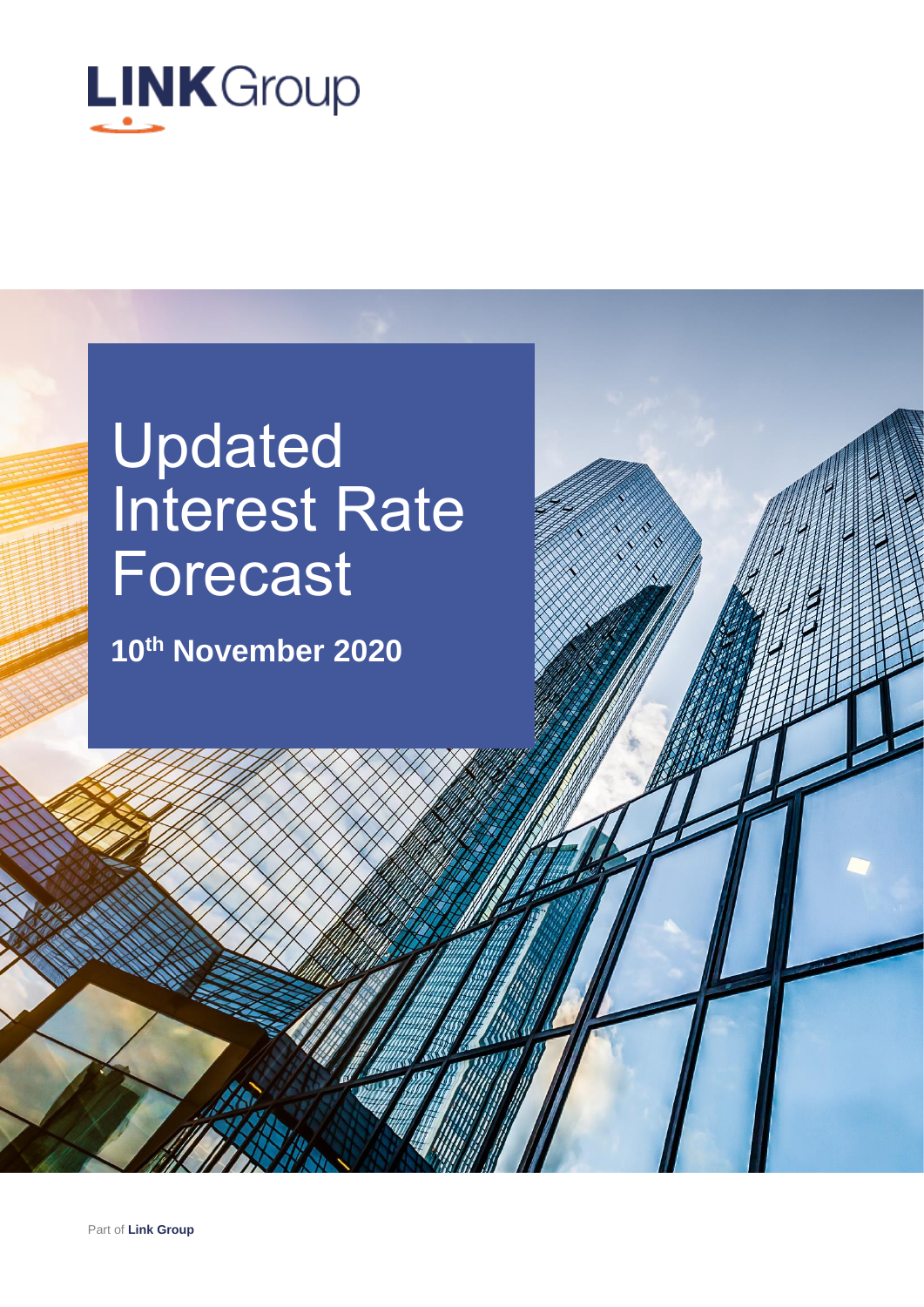## **LINK GROUP UPDATED INTEREST RATE FORECAST**

#### **Updating of our forecasts 9 th November 2020**

- We have extended our forecasts by one year to now include 2023/24.
- There are no changes to our Bank Rate forecasts. Bank Rate is forecast to stay at 0.10% during this forecast period.
- There are minor decreases in some of our PWLB rate forecasts in line with our lower for longer view.
- LIBOR and LIBID rates will cease from the end of 2021. We will be continuing to look at market developments in this area and will monitor these with a view to communicating with you when agreement is reached on how to replace LIBOR. In the meantime, our forecasts are based on expected earnings by local authorities for 3 to 12 months.
- Traditionally, we have provided 3m LIBID forecasts with the rate calculated using market convention of 1/8th (0.125%) taken off the LIBOR figure. Given that 3m LIBOR is currently running below 10bps, that would give a figure of around 0% to somewhere modestly into negative territory. However, the liquidity premium that is still in evidence at the short end of the curve means that 3m rates actually being achieved by investors is still modestly in positive territory. While there are differences between counterparty offer rates, our analysis would suggest that an average rate of around 10bps should be achievable.

Our PWLB rate forecasts are based on the Certainty Rate (minus 20 bps) which has been accessible to most authorities since 1st November 2012. The table below is for PWLB Certainty Rates for non-HRA borrowing (currently gilts plus 180 basis points). The Treasury consultation on reviewing PWLB margins and lending ended on 31 July. We expect that the Non-HRA Certainty Rate will be subject to revision downwards post the PWLB Consultation Paper conclusion but we don't know the precise timing of that i.e. we would expect it to be somewhen before the end of March next year.

| <b>Link Group Interest Rate View</b> |               | 9.11.20       |               |        |               |               |               |        |               |          |      |                             |      |      |
|--------------------------------------|---------------|---------------|---------------|--------|---------------|---------------|---------------|--------|---------------|----------|------|-----------------------------|------|------|
|                                      | <b>Dec-20</b> | <b>Mar-21</b> | <b>Jun-21</b> | Sep-21 | <b>Dec-21</b> | <b>Mar-22</b> | <b>Jun-22</b> | Sep-22 | <b>Dec-22</b> | $Mar-23$ |      | Jun-23 Sep-23 Dec-23 Mar-24 |      |      |
| <b>BANK RATE</b>                     | 0.10          | 0.10          | 0.10          | 0.10   | 0.10          | 0.10          | 0.10          | 0.10   | 0.10          | 0.10     | 0.10 | 0.10                        | 0.10 | 0.10 |
| 3 month ave earnings                 | 0.10          | 0.10          | 0.10          | 0.10   | 0.10          | 0.10          | 0.10          | 0.10   | 0.10          | 0.10     | 0.10 | 0.10                        | 0.10 | 0.10 |
| 6 month ave earnings                 | 0.10          | 0.10          | 0.10          | 0.10   | 0.10          | 0.10          | 0.10          | 0.10   | 0.10          | 0.10     | 0.10 | 0.10                        | 0.10 | 0.10 |
| 12 month ave earnings                | 0.20          | 0.20          | 0.20          | 0.20   | 0.20          | 0.20          | 0.20          | 0.20   | 0.20          | 0.20     | 0.20 | 0.20                        | 0.20 | 0.20 |
| 5 yr PWLB                            | 1.80          | 1.80          | 1.80          | 1.80   | 1.80          | 1.90          | 1.90          | 1.90   | 1.90          | 1.90     | 2.00 | 2.00                        | 2.00 | 2.00 |
| 10 yr PWLB                           | 2.10          | 2.10          | 2.10          | 2.10   | 2.20          | 2.20          | 2.20          | 2.30   | 2.30          | 2.30     | 2.30 | 2.30                        | 2.30 | 2.30 |
| 25 yr PWLB                           | 2.50          | 2.50          | 2.60          | 2.60   | 2.60          | 2.60          | 2.70          | 2.70   | 2.70          | 2.70     | 2.80 | 2.80                        | 2.80 | 2.80 |
| 50 yr PWLB                           | 2.30          | 2.30          | 2.40          | 2.40   | 2.40          | 2.40          | 2.50          | 2.50   | 2.50          | 2.50     | 2.60 | 2.60                        | 2.60 | 2.60 |

In addition, the following rates also apply:

- **PWLB Standard Rate** is gilts plus 200 basis points (G+200bps)
- **PWLB HRA Standard Rate** is gilts plus 100 basis points (G+100bps)
- **PWLB HRA Certainty Rate** is gilts plus 80bps (G+80bps)
- **Local Infrastructure Rate** is gilt plus 60bps (G+60bps)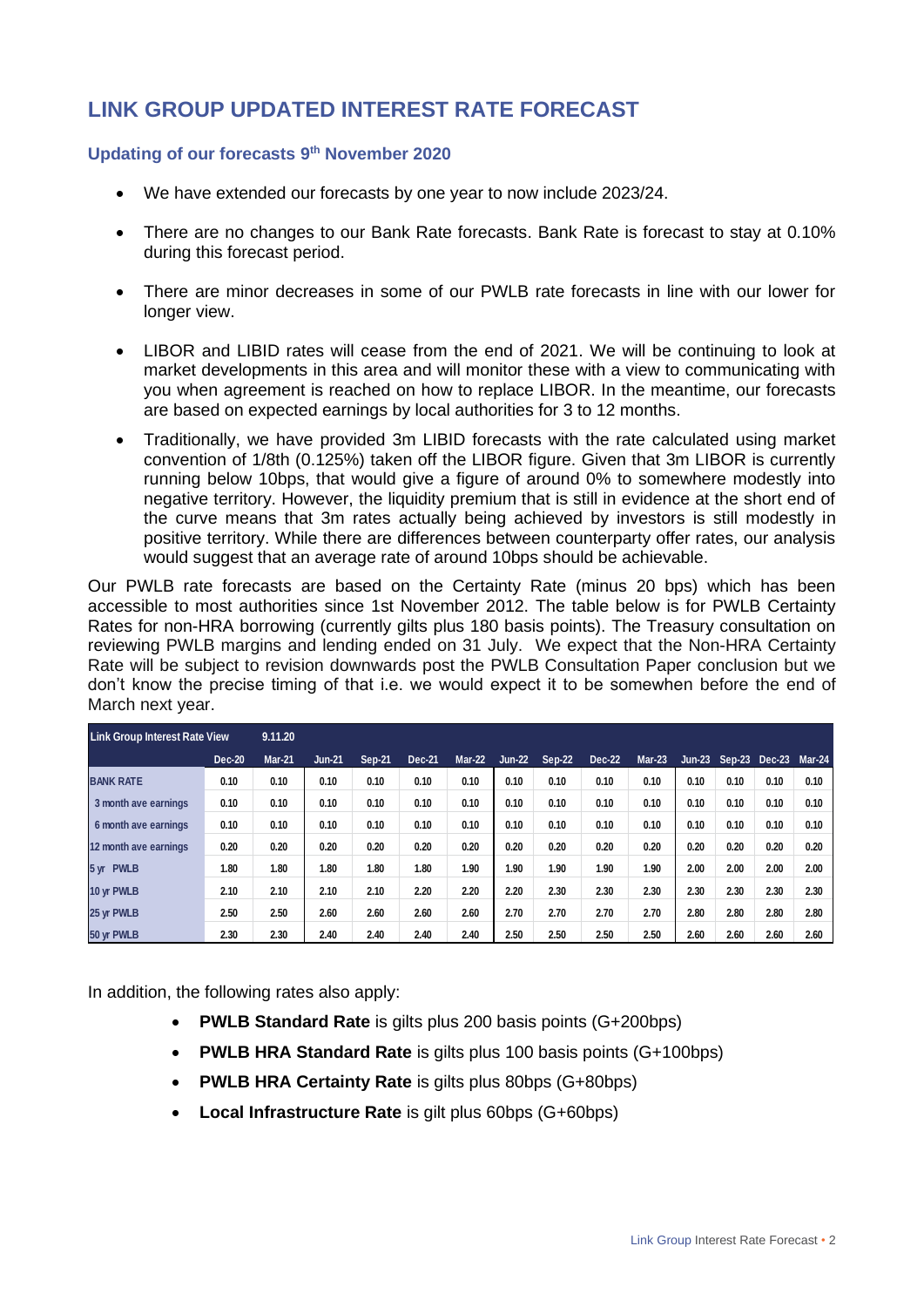- The Bank of England's Monetary Policy Committee kept **Bank Rate** unchanged on 5<sup>th</sup> November. However, it revised its economic forecasts to take account of a second national lockdown from 5<sup>th</sup> November to 2<sup>nd</sup> December which is obviously going to put back economic recovery and do further damage to the economy. It therefore decided to do a further tranche of **quantitative easing (QE) of £150bn**, to start in January when the current programme of £300bn of QE announced in March to June, runs out. It did this so that "announcing further asset purchases now should support the economy and help to ensure the unavoidable near-term slowdown in activity was not amplified by a tightening in monetary conditions that could slow the return of inflation to the target".
- Its forecasts appear to be rather optimistic in terms of three areas:
	- o The economy would recover to reach its pre-pandemic level in Q1 2022
	- $\circ$  The Bank also expects there to be excess demand in the economy by Q4 2022.
	- $\circ$  CPI inflation is therefore projected to be a bit above its 2% target by the start of 2023 and the "inflation risks were judged to be balanced".
- However, the minutes did contain several references to **downside risks**. The MPC reiterated that the "recovery would take time, and the risks around the GDP projection were judged to be skewed to the downside". It also said "the risk of a more persistent period of elevated unemployment remained material". Downside risks could well include severe restrictions remaining in place in some form during the rest of December and most of January too. That could involve some or all of the lockdown being extended beyond 2nd December, a temporary relaxation of restrictions over Christmas, a resumption of the lockdown in January and lots of regions being subject to Tier 3 restrictions when the lockdown ends. Hopefully, restrictions should progressively ease during the spring. It is only to be expected that some businesses that have barely survived the first lockdown, will fail to survive the second lockdown, especially those businesses that depend on a surge of business in the run up to Christmas each year. This will mean that there will be some level of further permanent loss of economic activity, although the extension of the furlough scheme to the end of 31<sup>st</sup> March will limit the degree of damage done.
- As for **upside risks**, we are waiting expectantly for news to confirm that various vaccines have been cleared as being safe and effective for administering to the general public and there is always some possibility that the trade negotiations with the EU could turn out better than expected.
- Significantly, there was no mention of **negative interest rates** in the minutes or Monetary Policy Report, suggesting that the MPC still remains some way from being persuaded of the case for such a policy, at least for the next 6 -12 months. However, rather than saying that it "stands ready to adjust monetary policy", the MPC this time said that it will take "whatever additional action was necessary to achieve its remit". The latter seems stronger and wider and may indicate the Bank's willingness to embrace new tools.
- Public borrowing is now likely to increase by about £30bn to around £420bn (21.7% of GDP) as a result of the new lockdown. In normal times, such an increase in gilt issuance would lead to a rise in gilt yields, and so PWLB rates. However, the QE done by the Bank of England has depressed gilt yields to historic low levels, (as has similarly occurred with QE and debt issued in the US, the EU and Japan). This means that new UK debt being issued, and this is being done across the whole yield curve in all maturities, is locking in those historic low levels through until maturity. In addition, the UK has one of the longest average maturities for its entire debt portfolio, of any country in the world. Overall, this means that the total interest bill paid by the Government is manageable. It is also quite possible that the Bank of England will do more QE in 2021 to support the economy, although negative interest rates could also be a usable tool in the tool box later on in 2021.
- While our Bank Rate forecast contains no increase up to March 2024, it is quite possible that Bank Rate may not increase for some time further out than then as it is going to take a considerable time for the economy to recover lost capacity and momentum. We do not think that inflation will pose a threat requiring increases in Bank Rate as there is likely to be spare capacity in the economy for a considerable time.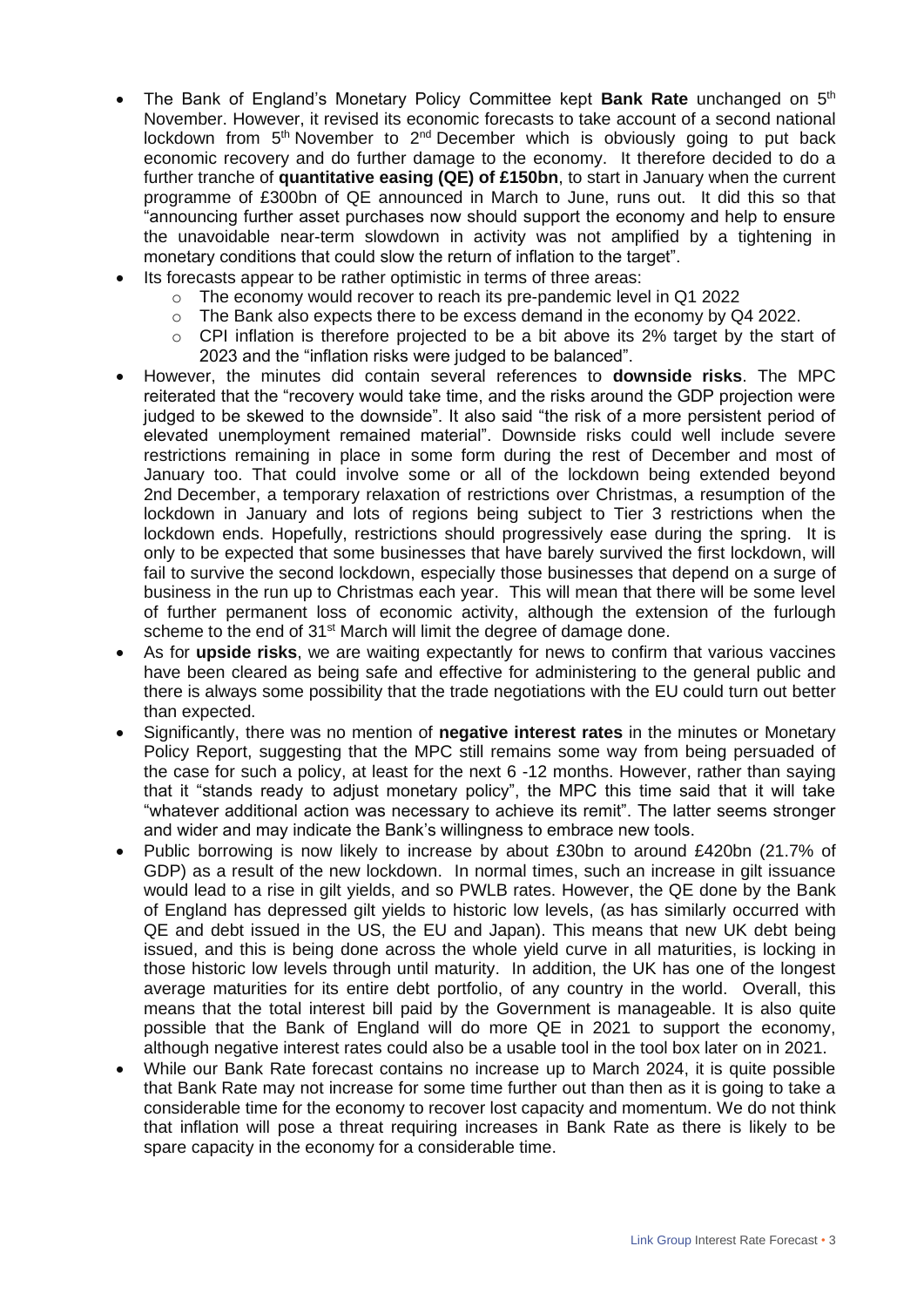- **EU.** The economy was recovering well towards the end of Q2 after a sharp drop in GDP. However, a second wave of the virus has caused a renewed fall back in growth during Q4.
- **US.** The result of the November elections means that while the Democrats have gained the presidency and a majority in the House of Representatives, it looks as if the Republicans will still have a majority on the Senate. This means that the Democrats will not be able to do the large fiscal stimulus they had been hoping to do after the elections. This would have resulted in another surge of debt issuance and would have put upward pressure on debt yields – which could have also put upward pressure on gilt yields. On the other hand, financial markets have leapt today (9th November) on the first news of a successful vaccine - so that could cause a big shift in investor sentiment i.e. a swing to sell out of government debt into equities and so cause debt prices to fall and yields to rise. It is too early yet to say how enduring this shift in market expectations will be or whether the Fed would feel it necessary to take action to suppress this jump up in debt yields. However, the next two years, and possibly four years in the US, could be a political stalemate where neither party can do anything radical.
- **China.** After a concerted effort to get on top of the virus outbreak in Q1, economic recovery was strong in Q2 and into Q3; this has enabled China to recover all of the contraction in Q1. Policy makers have both quashed the virus and implemented a programme of monetary and fiscal support that has been particularly effective at stimulating short-term growth. At the same time, China's economy has benefited from the shift towards online spending by consumers in developed markets. These factors help to explain its comparative outperformance compared to western economies.
- **Japan.** Japan's success in containing the virus without imposing draconian restrictions on activity should enable a faster return to pre-virus levels of output than in many major economies. While the second wave of the virus has been abating, the economy has been continuing to recover at a reasonable pace from its earlier contraction of 8.5% in GDP. However, there now appears to be the early stages of the start of a third wave. It has also been struggling to get out of a deflation trap for many years and to stimulate consistent significant GDP growth and to get inflation up to its target of 2%, despite huge monetary and fiscal stimulus. It is also making little progress on fundamental reform of the economy. The change of Prime Minister is not expected to result in any significant change in economic policy.
- **World growth.** While Latin America and India have, until recently, been hotspots for virus infections, infection rates have begun to stabilise. World growth will be in recession this year. Inflation is unlikely to be a problem for some years due to the creation of excess production capacity and depressed demand caused by the coronavirus crisis.

## **The balance of risks to the UK**

- The overall balance of risks to economic growth in the UK is probably relatively even, but is subject to major uncertainty due to the virus. It may also be affected by what, if any, deal the UK agrees as part of Brexit.
- There is relatively little UK domestic risk of increases or decreases in Bank Rate and significant changes in shorter term PWLB rates. The Bank of England has effectively ruled out the use of negative interest rates in the near term and increases in Bank Rate are likely to be some years away given the underlying economic expectations. However, it is always possible that safe haven flows, due to unexpected domestic developments and those in other major economies, could impact gilt yields, (and so PWLB rates), in the UK.

#### **Downside risks to current forecasts for UK gilt yields and PWLB rates currently include:**

• **UK** – further national lockdowns or severe regional restrictions in major conurbations during 2021.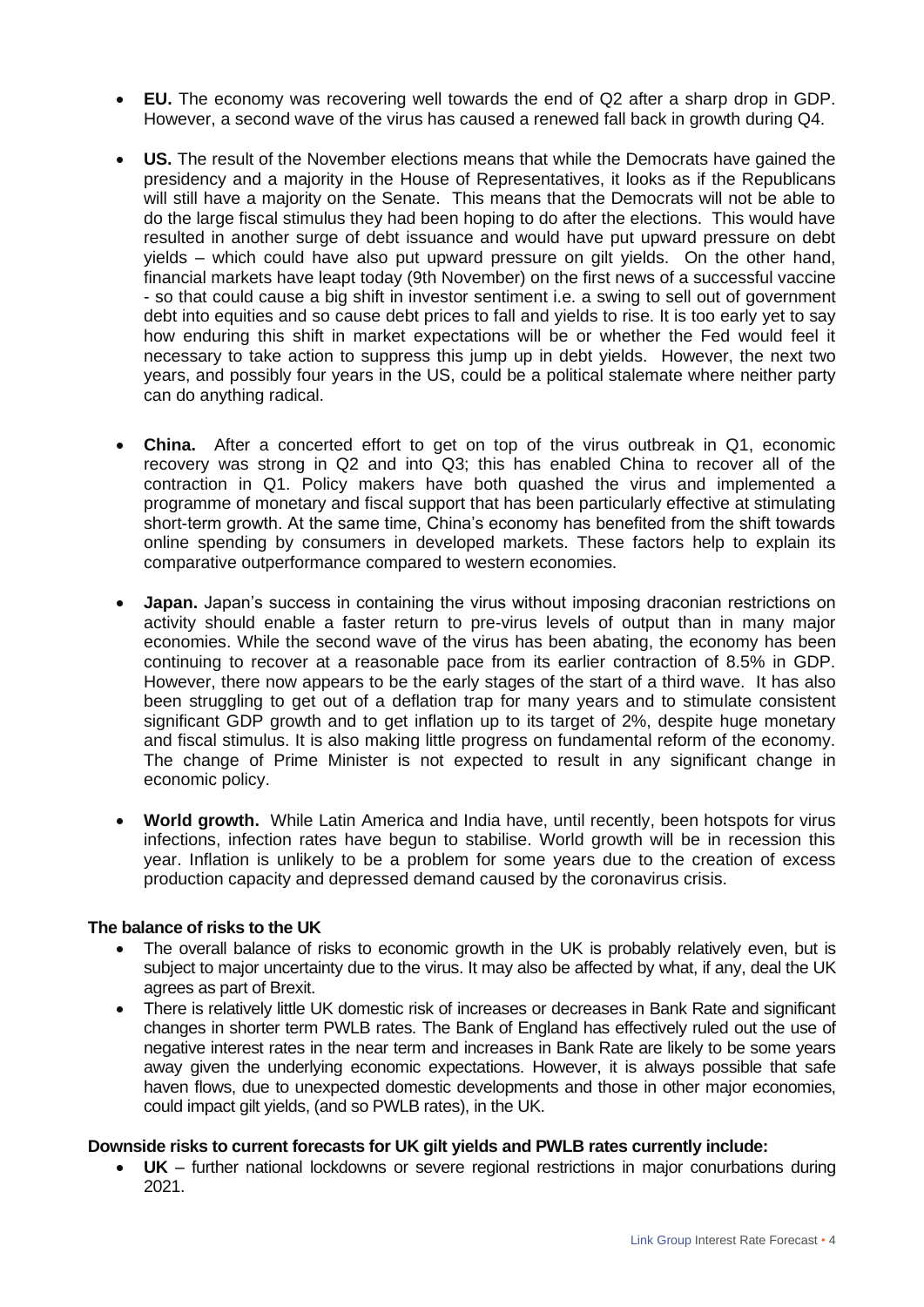- **UK / EU trade negotiations**  if it were to cause significant economic disruption and downturn in the rate of growth.
- **UK - Bank of England** takes action too quickly, or too far, over the next three years to raise Bank Rate and causes UK economic growth, and increases in inflation, to be weaker than we currently anticipate.
- A resurgence of the **Eurozone sovereign debt crisis.** The ECB has taken monetary policy action to support the bonds of EU states, with the positive impact most likely for "weaker" countries. In addition, the EU agreed a €750bn fiscal support package. These actions will help shield weaker economic regions for the next year or so. However, in the case of Italy, the cost of the virus crisis has added to its already huge debt mountain and its slow economic growth will leave it vulnerable to markets returning to taking the view that its level of debt is unsupportable. There remains a sharp divide between northern EU countries favouring low debt to GDP and annual balanced budgets and southern countries who want to see jointly issued Eurobonds to finance economic recovery. This divide could undermine the unity of the EU in time to come.
- Weak capitalisation of some **European banks**, which could be undermined further depending on the extent of credit losses resulting from the pandemic.
- **German minority government & general election in 2021.** In the German general election of September 2017, Angela Merkel's CDU party was left in a vulnerable minority position dependent on the fractious support of the SPD party, as a result of the rise in popularity of the anti-immigration AfD party. The CDU has done badly in subsequent state elections but the SPD has done particularly badly. Angela Merkel has stepped down from being the CDU party leader but she intends to remain as Chancellor until the general election in 2021. This then leaves a major question mark over who will be the major guiding hand and driver of EU unity when she steps down.
- **Other minority EU governments.** Austria, Sweden, Spain, Portugal, Netherlands, Ireland and Belgium also have vulnerable minority governments dependent on coalitions which could prove fragile.
- **Austria, the Czech Republic, Poland and Hungary** now form a strongly anti-immigration bloc within the EU. There has also been a rise in anti-immigration sentiment in Germany and France.
- **Geopolitical risks,** for example in China, Iran or North Korea, but also in Europe and other Middle Eastern countries, which could lead to increasing safe haven flows.

## **Upside risks to current forecasts for UK gilt yields and PWLB rates**

- **UK -** stronger than currently expected recovery in UK economy.
- **Post-Brexit** if an agreement was reached that removed the majority of threats of economic disruption between the EU and the UK.
- The **Bank of England is too slow** in its pace and strength of increases in Bank Rate and, therefore, allows inflationary pressures to build up too strongly within the UK economy, which then necessitates a later rapid series of increases in Bank Rate faster than we currently expect.

## **LINK GROUP FORECASTS**

We do not think that the MPC will increase Bank Rate during the current and next two financial years as we expect the economy to take a prolonged period to recover momentum after the Covid crisis.

Forecasts for average investment earnings beyond the three year time horizon will be heavily dependent on economic and political developments.

## **Gilt yields and PWLB rates**

The general situation is for volatility in bond yields to endure as investor fears and confidence ebb and flow between favouring relatively more "risky" assets i.e. equities, or the "safe haven" of government bonds. The overall longer run trend is for gilt yields and PWLB rates to rise, albeit gently, although there are likely to also be periods of sharp volatility from time to time.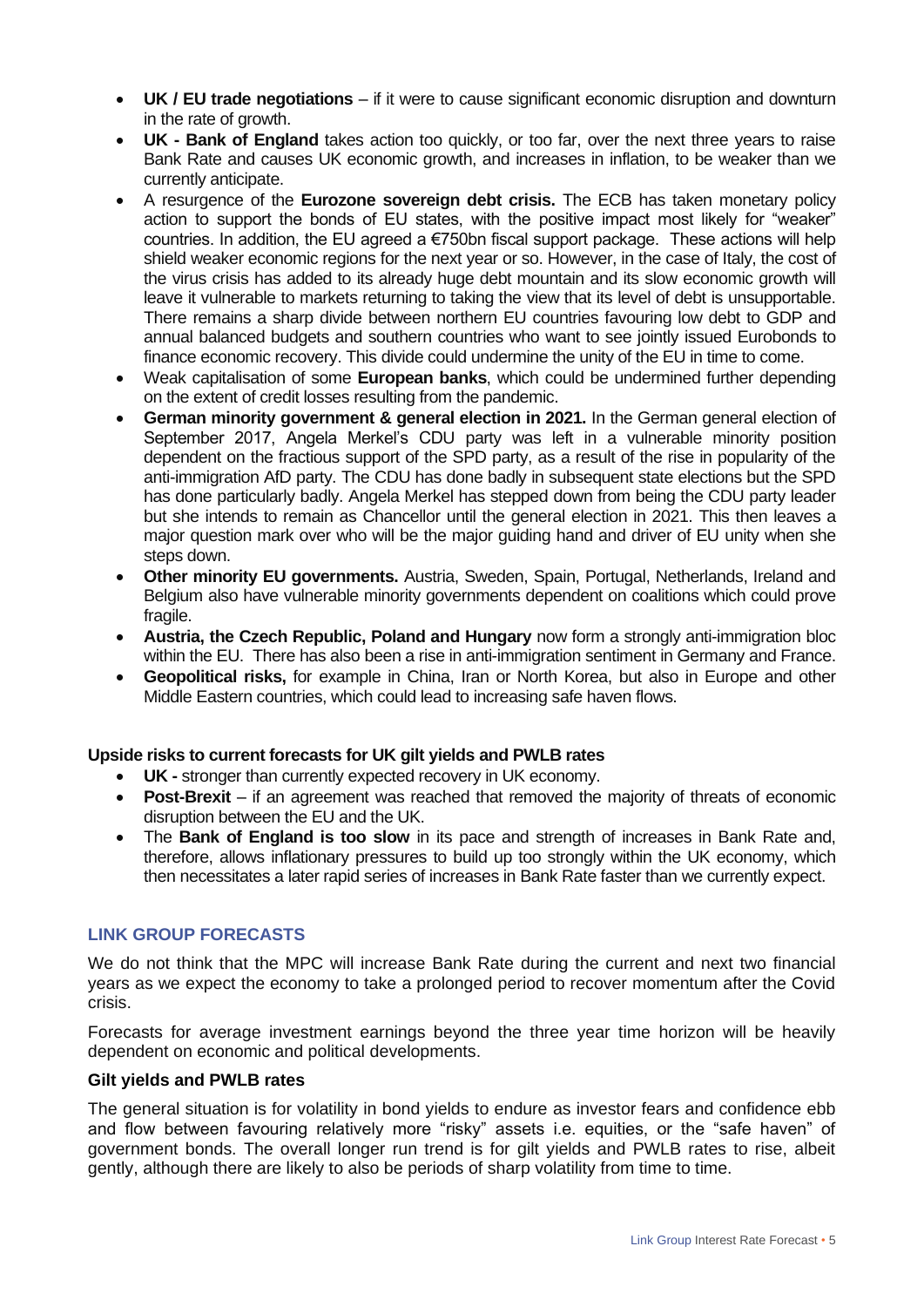Our forecasts are also predicated on an assumption that there is no break-up of the Eurozone or EU, (apart from the departure of the UK), within our forecasting time period, despite the major challenges that are looming up, and that there are no major ructions in international relations, especially between the US and China / North Korea and Iran, which have a major impact on international trade and world GDP growth.

| <b>PWLB</b> debt | <b>Current borrowing</b><br>rate as at 9.11.20<br>p.m. | <b>Target borrowing rate</b><br>now<br>(end of Q4 2020) | <b>Target borrowing rate</b><br>previous<br>(end of Q4 2020) |
|------------------|--------------------------------------------------------|---------------------------------------------------------|--------------------------------------------------------------|
| 5 year           | 1.82%                                                  | 1.80%                                                   | 1.90%                                                        |
| 10 year          | 2.15%                                                  | 2.10%                                                   | 2.10%                                                        |
| 25 year          | 2.74%                                                  | 2.50%                                                   | 2.50%                                                        |
| 50 year          | 2.58%                                                  | 2.30%                                                   | 2.30%                                                        |

Our target borrowing rates and the current PWLB (certainty) borrowing rates are set out below.

**Borrowing advice:** since November 2018, PWLB rates have fallen significantly up until 100 bps were added to all PWLB rates in October 2019. As our long-term forecast for Bank Rate is 2.00%, and PWLB certainty rates are close to or above 2.00%, there is little near-term value in borrowing from the PWLB at present, particularly until it is clear what the new non-HRA borrowing rate will look like after HM Treasury concludes its review of the PWLB Consultation Paper responses. Accordingly, clients will need to reassess their risk appetite in terms of either seeking cheaper alternative sources of long-term borrowing or switching to short term borrowing in the money markets until such time as the Government might possibly reconsider the margins charged over gilt yields. Please speak to your CRM to discuss alternative borrowing sources available.

Our suggested budgeted investment earnings rates for investments up to about three months' duration in each financial year for the next six years are as follows: -

| Average earnings in each year | <b>Now</b> | <b>Previously</b> |
|-------------------------------|------------|-------------------|
| 2020/21                       | 0.10%      | 0.10%             |
| 2021/22                       | 0.10%      | 0.10%             |
| 2022/23                       | 0.10%      | 0.10%             |
| 2023/24                       | 0.10%      | 0.25%             |
| 2024/25                       | 0.25%      | 0.75%             |
| Long term later years         | 2.00%      | 2.00%             |

*The long term later years forecast in the table above is an indicator for 10 years+.*

As there are so many variables at this time, caution must be exercised in respect of all interest rate forecasts. The general expectation for an eventual trend of gently rising gilt yields is unchanged. Negative, (or positive), developments could significantly impact safe haven flows of investor money into UK, US and German bonds and produce shorter term movements away from our central forecasts.

Our interest rate forecast for Bank Rate is in steps of 25 bps whereas PWLB forecasts have been rounded to the nearest 10 bps and are central forecasts within bands of  $+/-25$  bps.